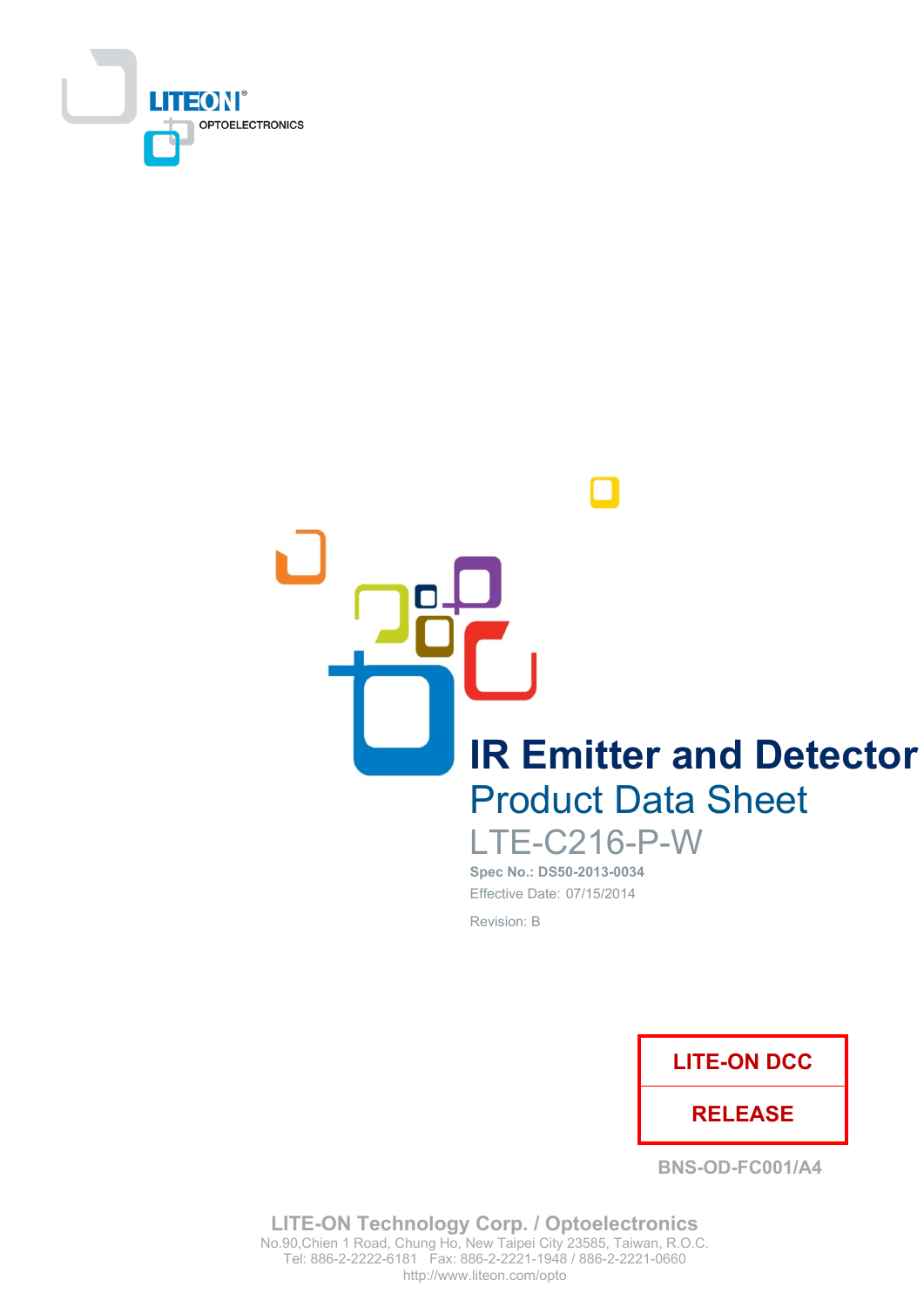

## **IR Emitter and Detector LTE-C216-P-W**

#### 1. Description

Lite-On offers a broad range of discrete infrared components for application such as remote control, IR wireless data transmission, security alarm & etc. Customers need infrared solutions featuring high power, high speed and wide viewing angels. The product line includes GaAs 940nm IREDs, AIGaAs high speed 850nm IREDs, PIN Photodiodes and Phototransistors. Photodiodes and Phototransistors can be provided with a filter that reduces digital light noise in the sensor function, which enables a high signal-to-noise ratio.

#### 1.1. Features

- Meet RoHS, Green Product.  $\blacksquare$
- Package In 8mm Carrier Tape On 7" Diameter Reels..  $\blacksquare$
- Compatible With Automatic Placement Equipment.
- Compatible With Infrared Reflow Solder Process.  $\blacksquare$
- EIA STD package.  $\blacksquare$
- Peak wavelength  $\lambda$ p=850nm  $\blacksquare$
- Package type 1206.

#### **1.2. Applications**

- Infrared emitter
- **PCB Mounted Infrared Sensor**

### **2. Outline Dimensions**



#### **Notes:**

- 1. All dimensions are in millimeters (inches).
- 2. Tolerance is ±0.1mm (.004") unless otherwise noted.
- 3. Specifications are subject to change without notice.

Part No.: LTE-C216-P-W BNS-OD-FC 002/A4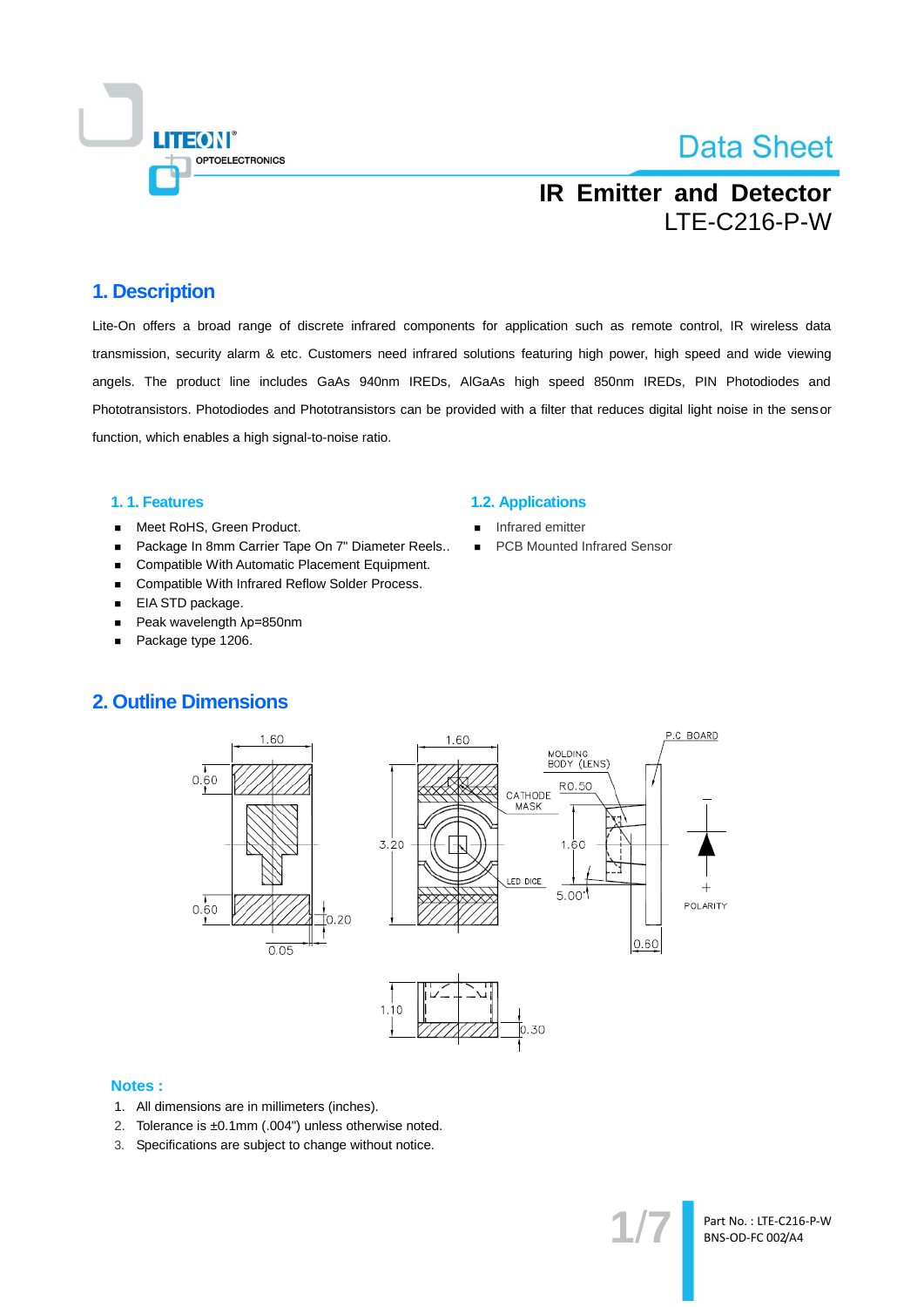

## **IR Emitter and Detector LTE-C216-P-W**

## 3. Absolute Maximum Ratings at TA=25°C

| <b>Parameter</b>                         | <b>Maximum Rating</b>                 | <b>Unit</b> |  |
|------------------------------------------|---------------------------------------|-------------|--|
| Power Dissipation                        | 100                                   | mW          |  |
| Peak Forward Current(300pps, 10us pulse) | 800                                   | mA          |  |
| <b>DC Forward Current</b>                | 60                                    | mA          |  |
| Reverse Voltage                          | 5                                     | V           |  |
| <b>Operating Temperature Range</b>       | $-40^{\circ}$ C to $+85^{\circ}$ C    |             |  |
| Storage Temperature Range                | $-55^{\circ}$ C to + 100 $^{\circ}$ C |             |  |
| Infrared Soldering Condition             | 260°C for 10 Seconds Max.             |             |  |

**Suggestion IR Reflow Profile For Pb Free Process:** 



**TIME** 

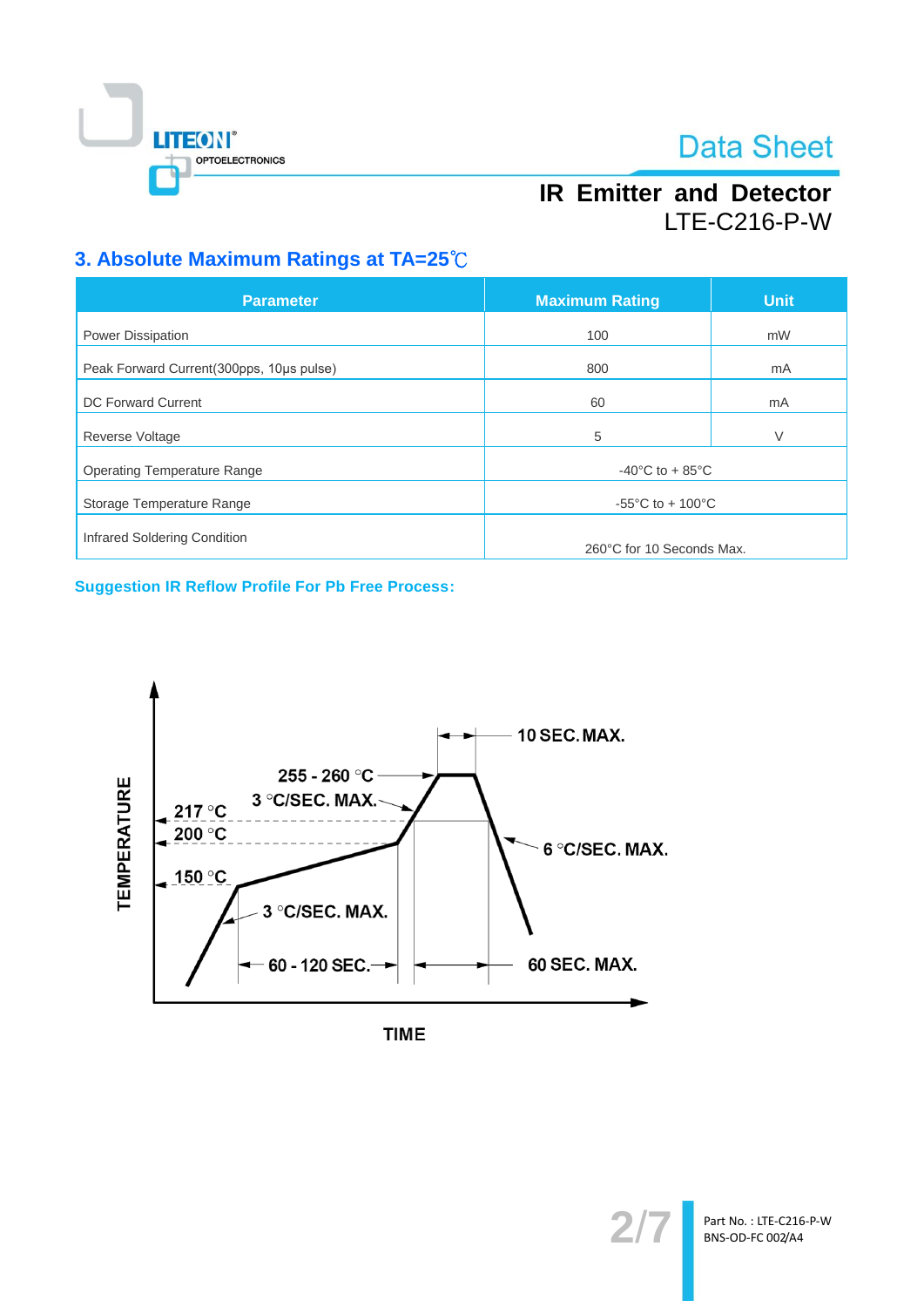

## **IR Emitter and Detector LTE-C216-P-W**

## 4. Electrical / Optical Characteristics at TA=25°C

| <b>Parameter</b>          | <b>Symbol</b>           | Min.                     | Typ.           | Max.                     | <b>Unit</b> | <b>Test Condition</b> |
|---------------------------|-------------------------|--------------------------|----------------|--------------------------|-------------|-----------------------|
| Radiant Intensity         | ΙE                      | $2.2^{\circ}$            | 3.0            | $\overline{\phantom{0}}$ | mW/sr       | $I_F = 20mA$          |
| Peak Emission Wavelength  | $\Lambda_{\text{Peak}}$ |                          | 850            |                          | nm          | $I_F = 20mA$          |
| Spectral Line Half-Width  | Δλ                      |                          | 50             | $\overline{\phantom{0}}$ | nm          | $I_F = 20mA$          |
| <b>Forward Voltage</b>    | $V_F$                   | -                        | 1.4            | 1.8                      | v           | $I_F = 20mA$          |
| <b>Reverse Current</b>    | <sup>I</sup> R          | $\overline{\phantom{0}}$ | $\blacksquare$ | 10                       | μA          | $V_R = 5V$            |
| Rise/Fall Time            | Tr/Tf                   |                          | 20             |                          | nS          | 10%~90%               |
| Viewing Angle (See FIG.6) | $2\theta_{1/2}$         |                          | 100            |                          | deg.        |                       |

Note:

1. 01/2 is the off-axis angle at which the luminous intensity is half the axial luminous intensity.

2. The dominant wavelength, Ad is derived from the CIE chromaticity diagram and represents the single wavelength which defines the color of the device.

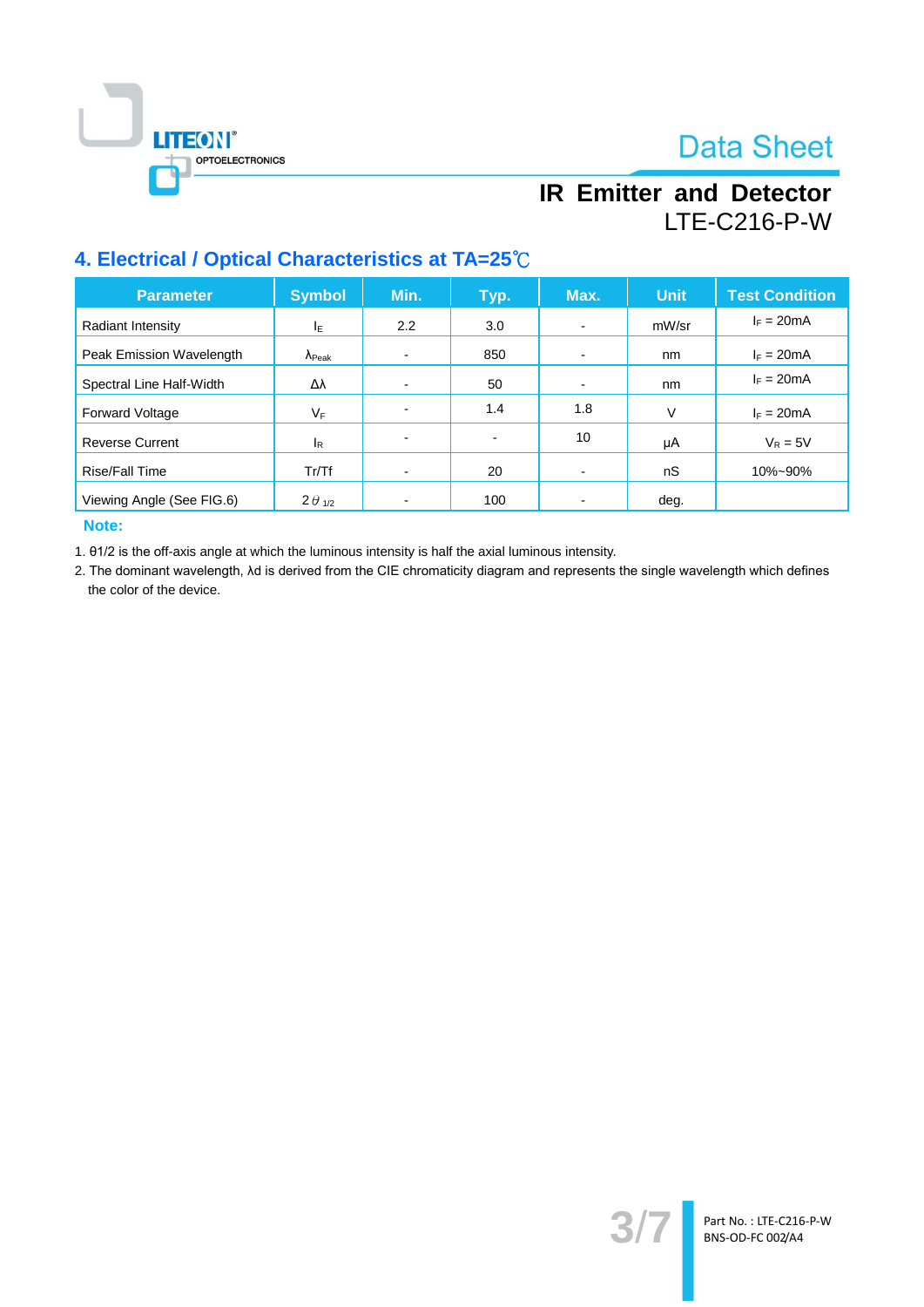

## **IR Emitter and Detector LTE-C216-P-W**

## 5. Typical Electrical / Optical Characteristics Curves



(25°C Ambient Temperature Unless Otherwise Noted)

80

 $30<sup>°</sup>$ 

 $40^\circ$ 

 $50<sup>′</sup>$ 

 $60^\circ$ 

 $70^\circ$ 

 $80<sup>°</sup>$  $90^\circ$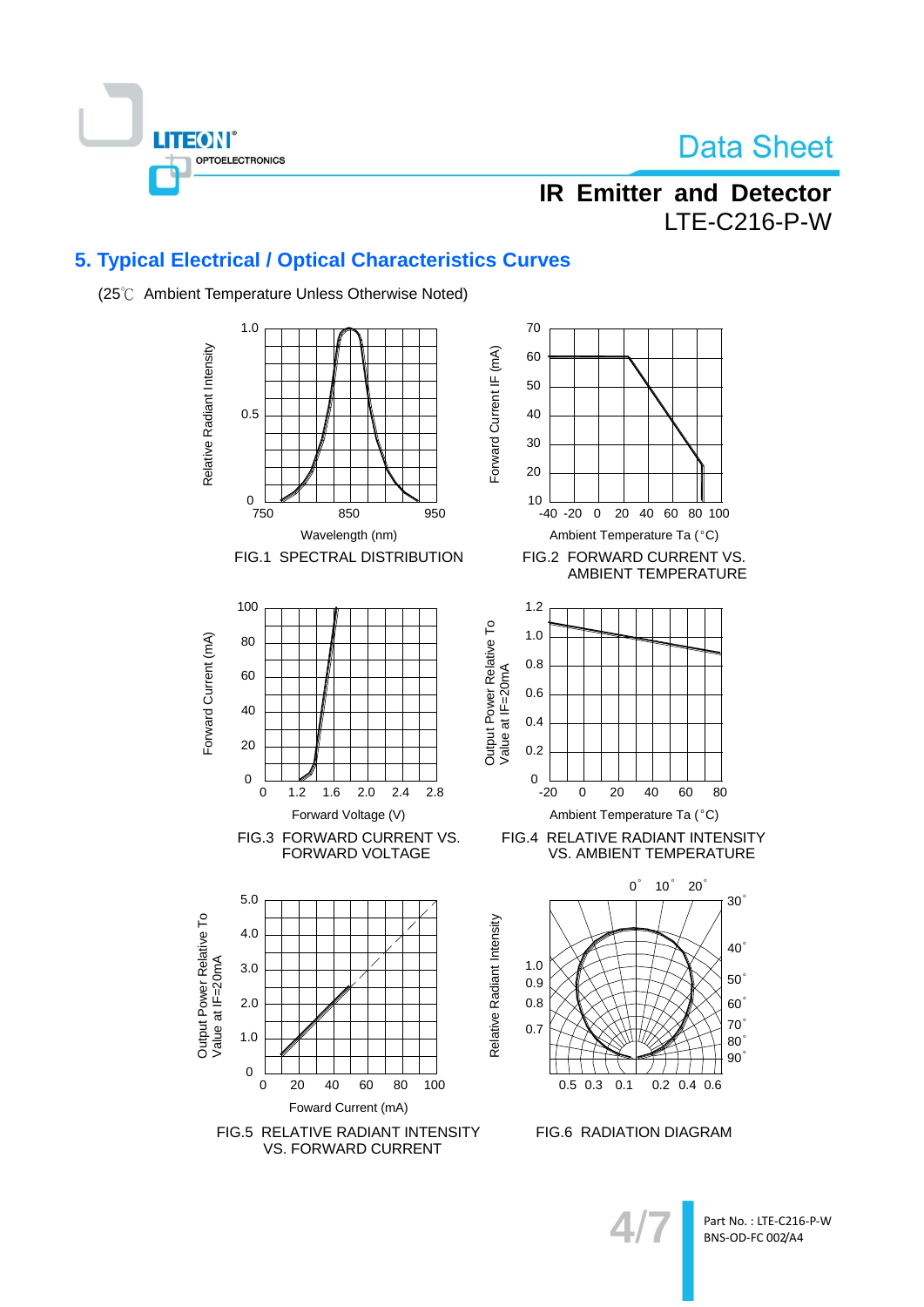

## **IR Emitter and Detector LTE-C216-P-W**

## **6. Suggest Soldering Pad Dimensions**



## 7. Package Dimensions Of Tape And Reel



User Feed Direction

Note: All dimensions are in millimeters (inches).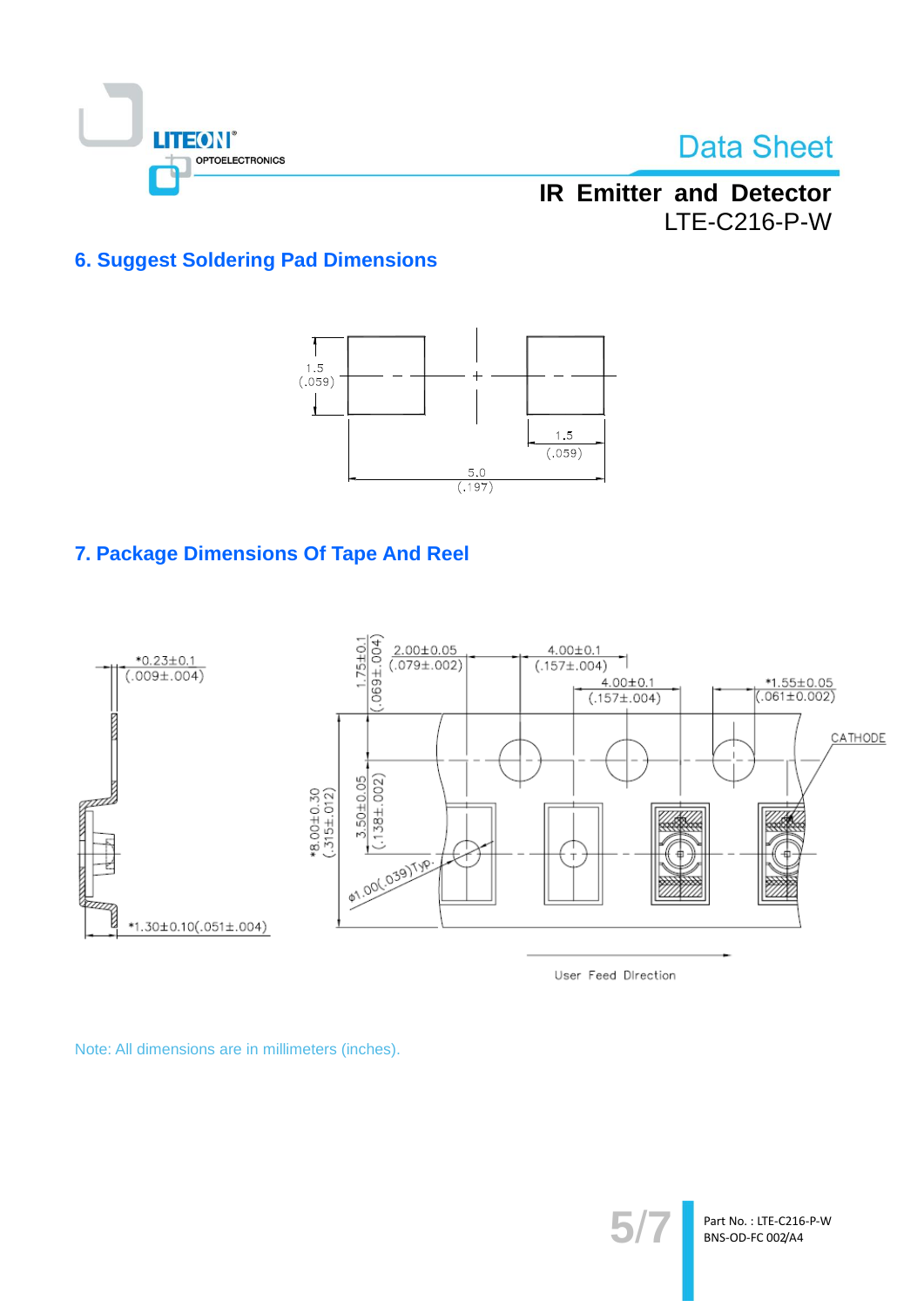# **ITEON® OPTOELECTRONICS**

# **Data Sheet**

## **IR Emitter and Detector LTE-C216-P-W**



#### Note:

- 1. All dimensions are in millimeters (inches).
- 2. Empty component pockets sealed with top cover tape.
- 3.7 inch reel-3000 pieces per reel.
- 4. The maximum number of consecutive missing lamps is two.
- 5. In accordance with ANSI/EIA 481-1-A-1994 specifications.

## **8. CAUTIONS**

#### **8.1. Application**

The LEDs described here are intended to be used for ordinary electronic equipment (such as office equipment, communication equipment and household applications). Consult Liteon's Sales in advance for information on applications in which exceptional reliability is required, particularly when the failure or malfunction of the LEDs may directly jeopardize life or health (such as in aviation, transportation, traffic control equipment, medical and life support systems and safety devices).

#### 8.2. Storage

The package is sealed:

The LEDs should be stored at 30°C or less and 90%RH or less. And the LEDs are limited to use within one year, while the LEDs is packed in moisture-proof package with the desiccants inside.

The package is opened:

The storage ambient for the LEDs should not exceed 30°C temperature or 60% relative humidity.

It is recommended that LEDs out of their original packaging are IR-reflowed within one week hrs.

For extended storage out of their original packaging, it is recommended that the LEDs be stored in a sealed container with appropriate desiccant, or in a desiccators with nitrogen ambient.

LEDs stored out of their original packaging for more than one week hrs should be baked at about 60 deg C for at least 20 hours before solder assembly.



Part No.: LTE-C216-P-W BNS-OD-FC 002/A4